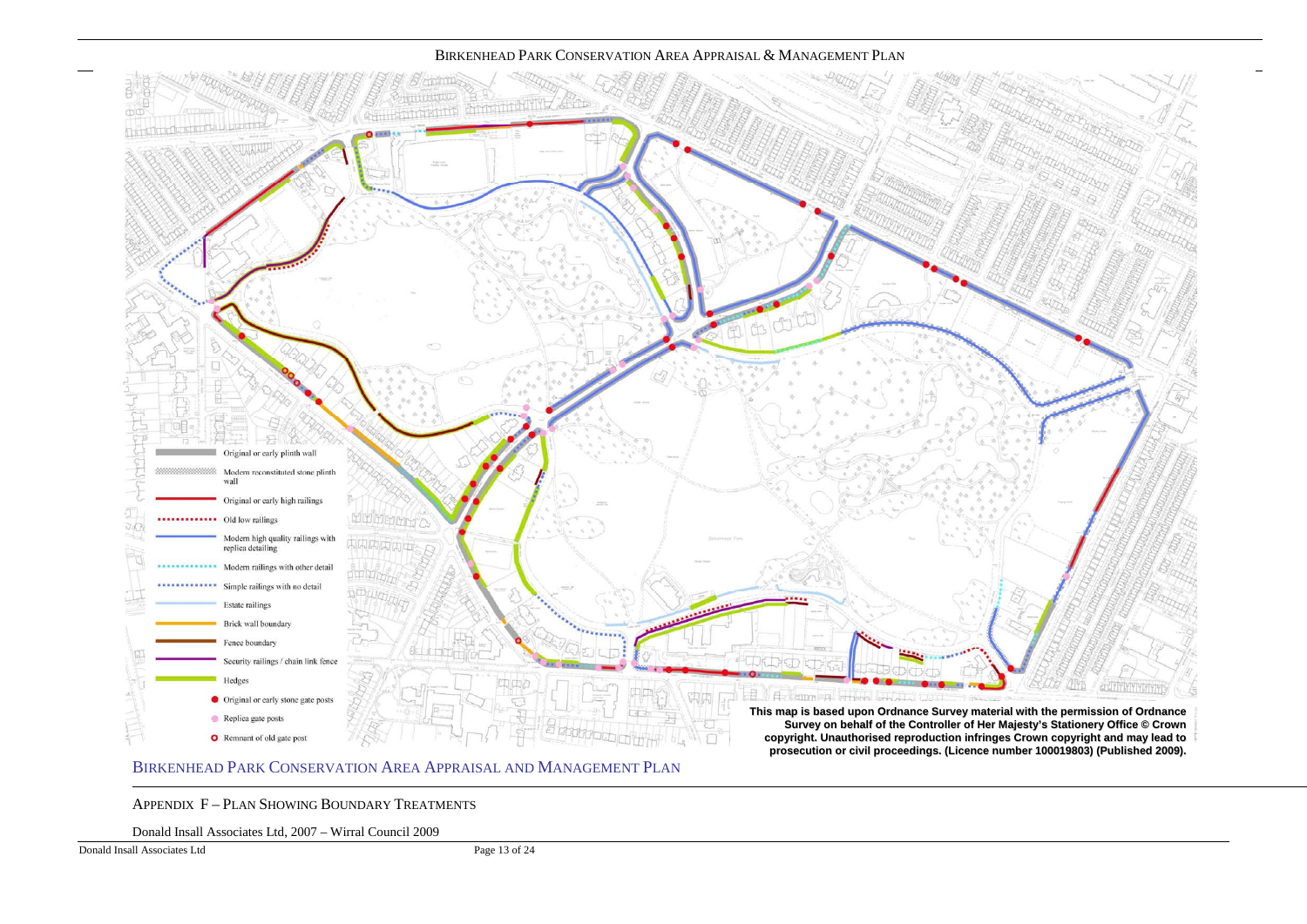### **APPENDIX G – GAZETTEER OF BOUNDARY TREATMENTS**

#### **Types of Existing Boundary Treatments:**

#### **Original / Early Boundary Treatments:**

|                                                                                                                               | 1111                                                                                                                  |                            |                                                 |
|-------------------------------------------------------------------------------------------------------------------------------|-----------------------------------------------------------------------------------------------------------------------|----------------------------|-------------------------------------------------|
| PLAN SYMBOL:                                                                                                                  | PLAN SYMBOL:                                                                                                          | PLAN SYMBOL:               | PLAN SYMBOL:                                    |
|                                                                                                                               |                                                                                                                       | Ο                          |                                                 |
| <b>DESCRIPTION:</b>                                                                                                           | <b>DESCRIPTION:</b>                                                                                                   | <b>DESCRIPTION:</b>        | <b>DESCRIPTION:</b>                             |
| Original perimeter railing<br>with pointed finials and<br>decorative scrolled stays,<br>set directly into<br>stone<br>plinth. | Original gate post with<br>dentilated<br>cornice<br>$f_{\Omega}$<br>capping and carved pattern<br>within inlet panel. | Broken original gate posts | Low, heavy gauge railings<br>with little detail |
| <b>LOCATION:</b>                                                                                                              | <b>LOCATION:</b>                                                                                                      | <b>LOCATION:</b>           | <b>LOCATION:</b>                                |
| Park Road North, Ashville                                                                                                     | Various                                                                                                               | Various – most notably     | Mostly around outer side of                     |
| Road, Cavendish Road                                                                                                          |                                                                                                                       | along Park Road South      | Park Drive                                      |

#### **Modern Replicas / Good quality Alternatives:**

| PLAN SYMBOL:           | PLAN SYMBOL:           | PLAN SYMBOL:               | PLAN SYMBOL:        | PLAN SYMBOL:             |
|------------------------|------------------------|----------------------------|---------------------|--------------------------|
|                        |                        |                            |                     |                          |
| <b>DESCRIPTION:</b>    | <b>DESCRIPTION:</b>    | <b>DESCRIPTION:</b>        | <b>DESCRIPTION:</b> | <b>DESCRIPTION:</b>      |
|                        |                        |                            |                     |                          |
| Modern railings and    | Reconstituted stone    | Reconstituted stone        | Estate railings     | Modern high quality      |
| reconstituted plinth.  | $gate$ posts $-$ exact | gate $\text{posts}$ – near |                     | replica railings set     |
| Pointed finials with   | replica of original    | replica of original        |                     | into old plinth at stays |
| simple scrolled stays. | design                 | design (no carved          |                     | only                     |
|                        |                        | pattern)                   |                     |                          |
| <b>LOCATION:</b>       | <b>LOCATION:</b>       | <b>LOCATION:</b>           | <b>LOCATION:</b>    | <b>LOCATION:</b>         |
| Around Pavilion and    | of<br>the<br>At some   | of the<br>At some          | Around lakes<br>and | Along Park Road          |
| around Park to Grand   | entrances to the park  | entrances to the park      | park features       | North and Ashville       |

#### **Other Treatments that are Detrimental to the Character and Quality of the Conservation Area:**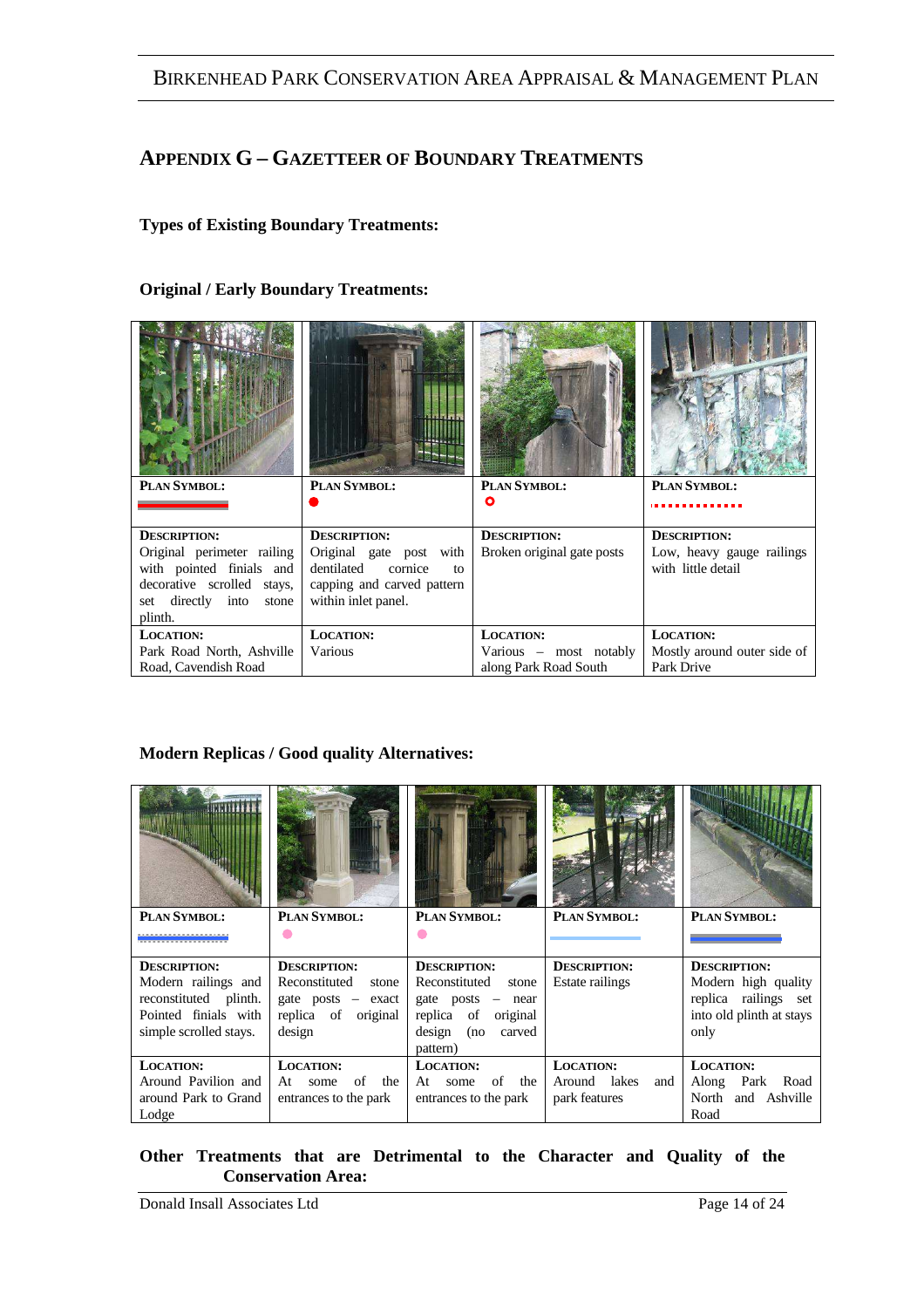| PLAN SYMBOL:           | PLAN SYMBOL:        | PLAN SYMBOL:         | PLAN SYMBOL:           | PLAN SYMBOL:          |
|------------------------|---------------------|----------------------|------------------------|-----------------------|
|                        |                     |                      |                        |                       |
| <b>DESCRIPTION:</b>    | <b>DESCRIPTION:</b> | <b>DESCRIPTION:</b>  | <b>DESCRIPTION:</b>    | <b>DESCRIPTION:</b>   |
| Wire fencing<br>with   | Brick gate pier     | Security fencing     | Modern<br>timber       | Railings<br>οf<br>an  |
| concrete / metal posts |                     |                      | fencing                | inappropriate style / |
|                        |                     |                      |                        | material / gauge      |
| <b>LOCATION:</b>       | <b>LOCATION:</b>    | <b>LOCATION:</b>     | LOCATION:              | <b>LOCATION:</b>      |
| Adjacent to Royden     | Various             | Around boundaries of | On various domestic    | Various               |
| House / around car     |                     | some dwellings and   | $plots$ – most notably |                       |
| wash                   |                     | school               | to Park Drive sides.   |                       |

#### **Issues and Response:**

Issue: Buildings are not generally named as they were in the 19<sup>th</sup> century and most are now referred to by house numbers. As a consequence many of the carved names on gateposts are incorrect and residents have used various other means of identifying the number. Some of these are particularly detrimental to the character of the area or potentially damaging to the gatepost. In a number of instances the number has been simply sprayed onto an original gatepost. This has occurred even to gateposts that are supposedly protected by being part of the curtilage of their associated listed building.



*Spray-painted early / original gatepost and poor quality boundary treatment* 

- **Response: Use a partnership scheme to offer building owners an opportunity to have the building number carved into the existing gatepost or a high quality number made at reduced cost. In future use advisory leaflet to inform best practice.**
- Issue: Many boundary modern boundary treatments adversely affect the setting of historic buildings and are contrary to the intention of the original park design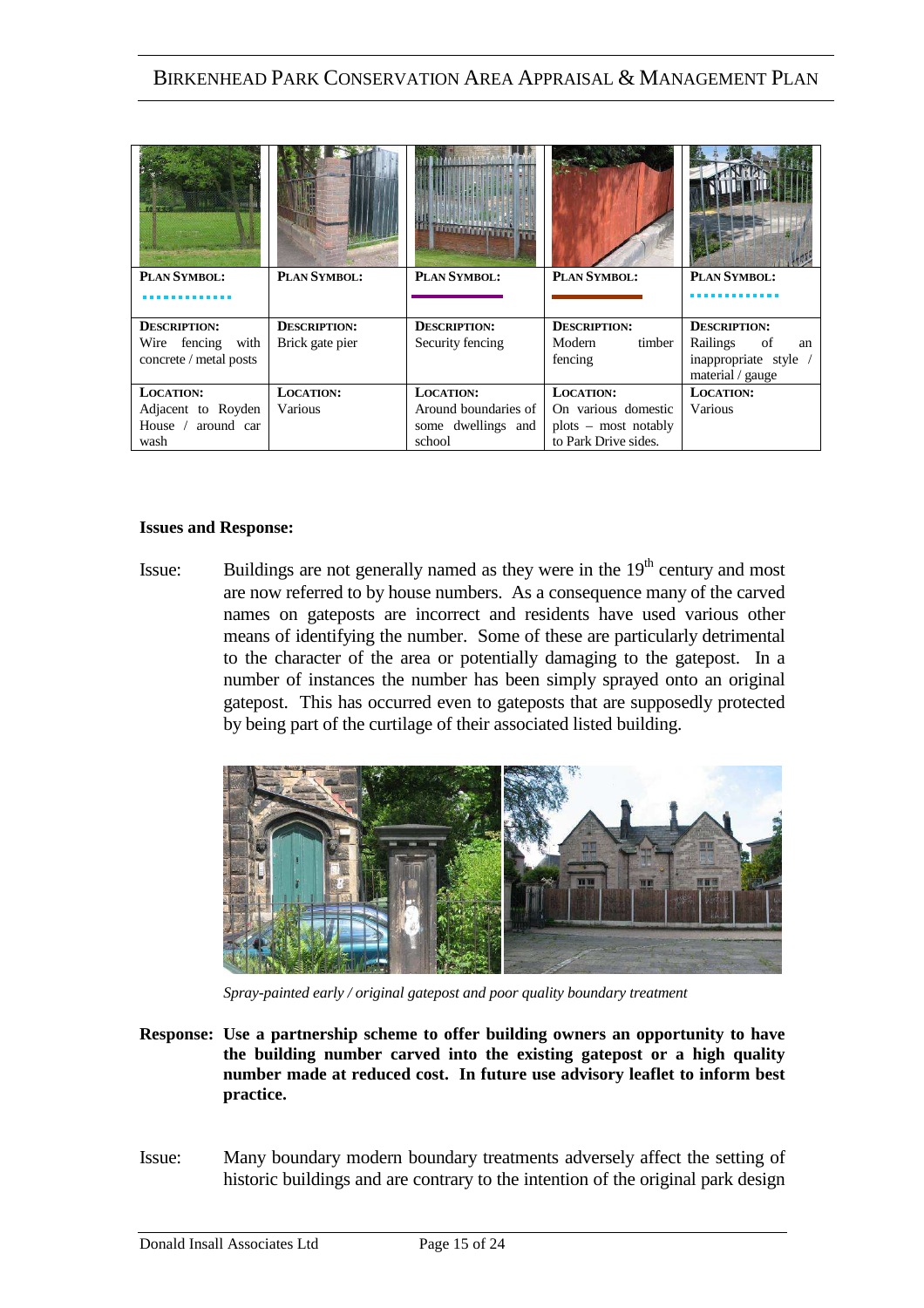by providing a solid boundary onto the park side instead of the building having a double-fronted aspect.

- **Response: Use a partnership scheme to offer building owners an opportunity to have high quality replica railings made. Alternatively, encourage hedges to be used for security. In future use advisory leaflet to inform best practice and use article 4 directions to restrict further adverse change. Information on specification, design and suitable contractors should be made available to building owners.**
- Issue: The provision of poor quality railings can have a negative impact on the setting of individual buildings or the streetscape as a whole. Railings that are of an insufficient gauge do not equate to the quality of the historic buildings and therefore will always look incongruous. The painting of railings also changes their character. Unpainted galvanised or aluminium railings are particularly incongruous. Areas where the railings are all painted a consistent colour (invisible green) improve the setting of the park as a whole.
- **Response: Use a partnership scheme to offer building owners an opportunity to have high quality replica railings made. Alternatively, encourage hedges to be used for security, which may lessen their effect. In future use advisory leaflet to inform best practice and use article 4 directions to restrict further adverse change. Encourage residents to use and inform them of source of invisible green colour paint to unite railings around the park.**
- Issue: A great number of original gateposts have been lost. It appears likely that many original gateposts have been replaced in recent years in reconstituted stone. The use of reconstituted stone is a heavy compromise (made on grounds of costs) as the material will not weather in the same way. Any loss of original fabric is permanent erosion of the parks history.
- **Response: Protect all existing original gateposts with article 4 directions, wherever possible. There should be a policy insisting that as much of the original gateposts are retained as possible during any repair and reinstatement works. There should be a presumption towards introducing new sections where damage / loss has occurred instead of an entire new post being erected. Some limited lime mortar repairs may be appropriate. There must be an aspiration to reinstate any lost elements in natural, matching sandstone. It should be recognised that the use of reconstituted stone compromises the quality and appearance of the park. Its use should therefore be considered on a case by case basis and it should not be used where funding could be made available for natural sandstone.**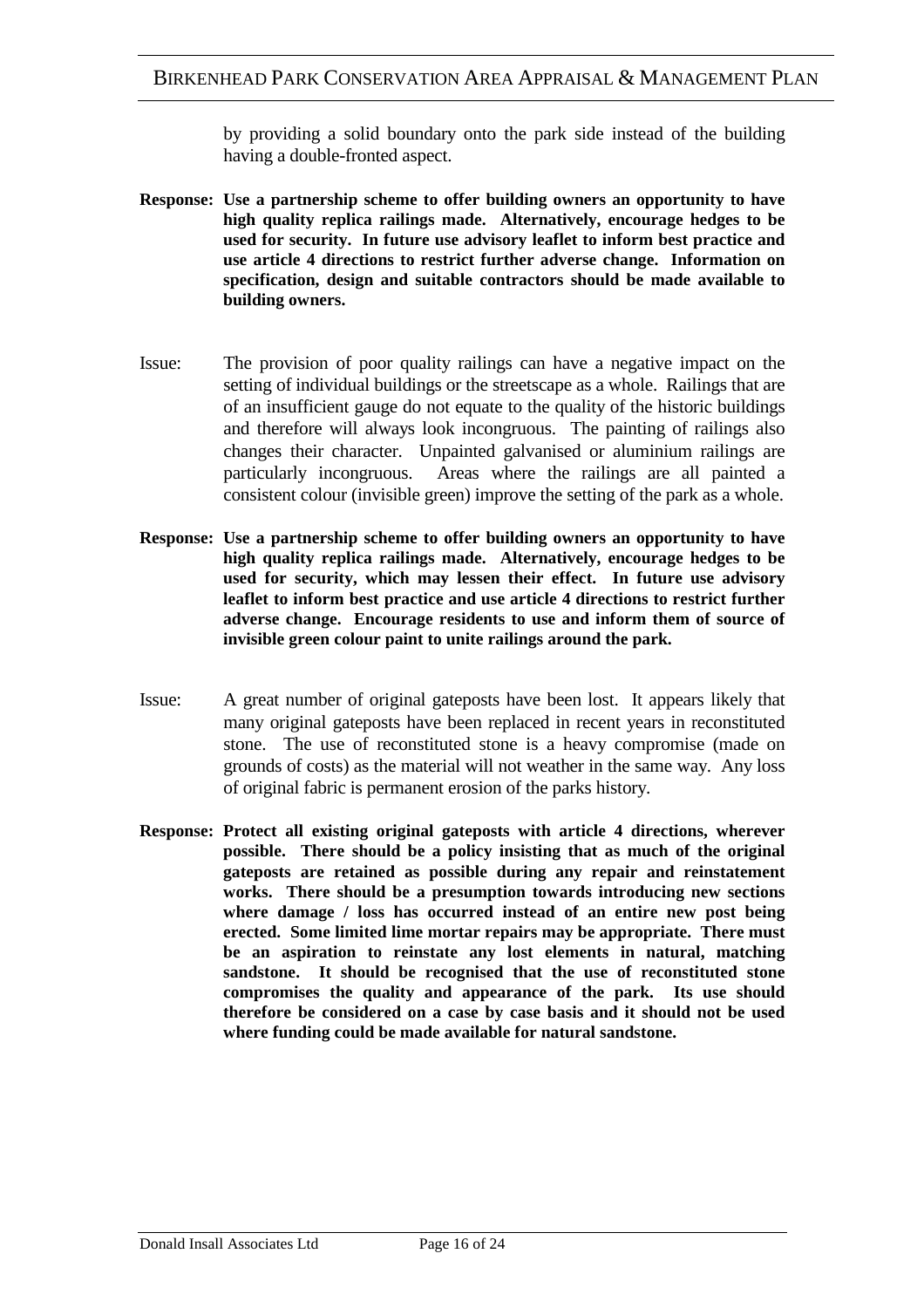

*(Left) Damage to original stone plinth; (Middle) dirty / damaged original gatepost that could be carefully repaired; (Right) although a large section of this gatepost has been lost, the remainder is in a fair condition and should be repaired by carefully drilling out any rusting ferrous fixings and piecing in a new section. This may be cheaper than replacing the whole post in reconstituted stone.* 

- Issue: Many of the existing stone plinths to the boundaries are in a poor condition. This is a result of general wear and tear but also due to the effects of the iron railings rusting and subsequently expanding, causing cracking to the stone. The visual effect of this has been worsened by poor quality cementitious repairs, not matching the colour or texture of the stone and sometimes exacerbating the rate of deterioration. The resultant phenomenon is a tendency to remove and replace the plinths. Due to the cost of replacing in matching natural sandstone, cast reconstituted equivalents have been used. The use of reconstituted stone is a heavy compromise (made on grounds of costs) as the material will be weather in the same way. Any loss of original fabric is permanent erosion of the parks history.
- **Response: Protect all existing original plinth walls with article 4 directions, wherever possible. There should be a policy insisting that as much of the original plinths are retained as possible during any repair and reinstatement works. There should be a presumption towards introducing limited new sections where damage / loss has occurred instead of an entire new lengths being replaced. Some soft lime mortar repairs are likely to be appropriate. A suitable mix should be agreed and recorded on file. There must be an aspiration to reinstate any lost elements in natural, matching sandstone. It should be recognised that the use of reconstituted stone compromises the quality and appearance of the park. Its use should therefore be considered on a case by case basis and it should not be used where funding could be made available for natural sandstone.**
- Issue: Repair work to gateposts may ensure that as much original fabric is retained as possible, however, it may leave a patchy visual effect which may detract from their visual significance. This effect may be worsened if the historic stone if particularly dirty, yet cleaning methods may damage its surface.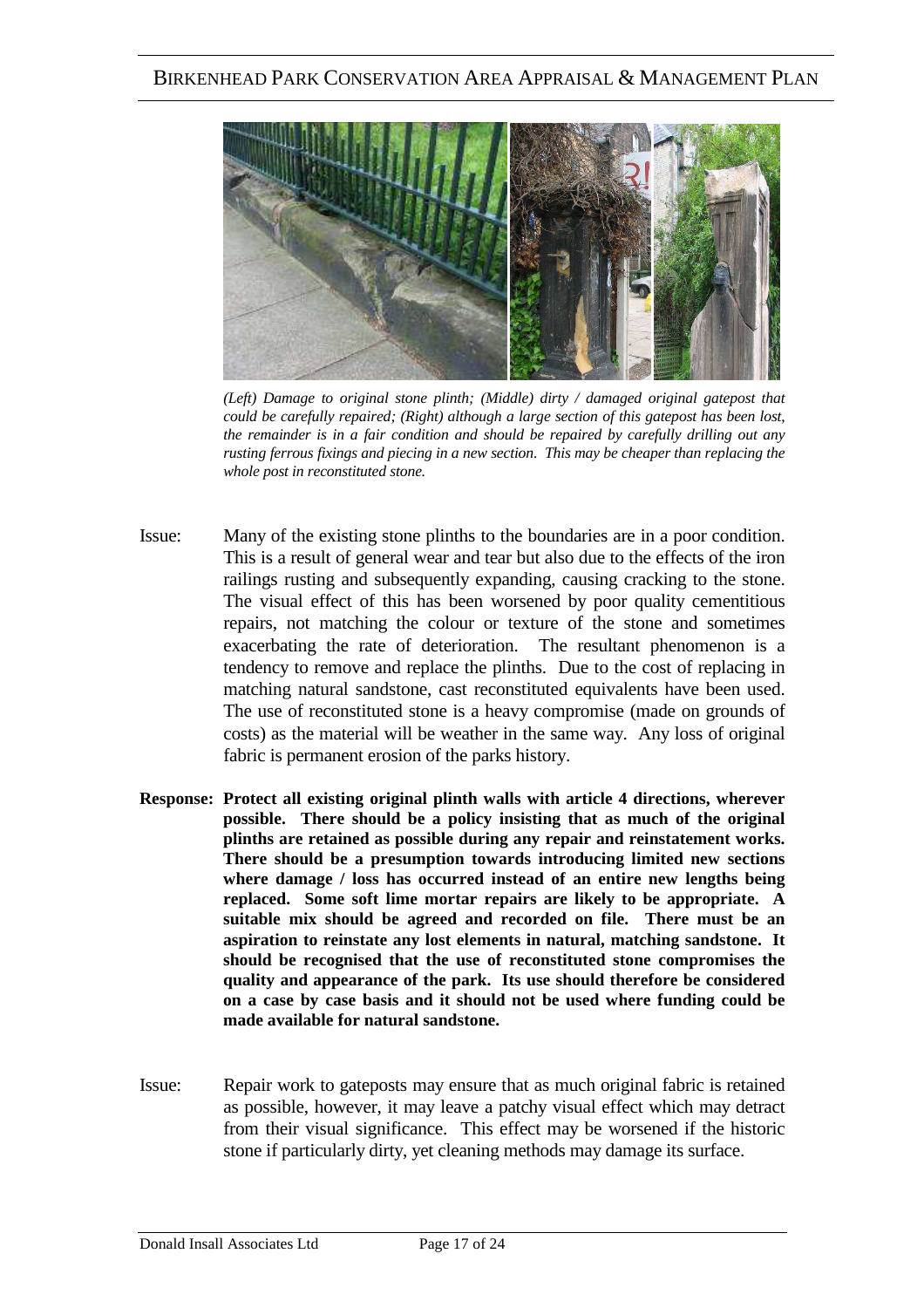- **Response: Where it is agreed with the conservation officer, these gateposts should be coated with a mineral paint in a cream / stone colour. The colour and type of paint should be agreed and used in all such instances to provide unity in appearance. Non-breathable paints should not be used as they will flake, quickly becoming unsightly and are likely to increase the rate of deterioration. Light cleaning may also be of benefit but must be carried out by a contractor experienced in working with historic stonework to an agreed method. The local authority should trial cleaning methods and coating systems and make this information available to building owners, where appropriate.**
- Issue: There may be ferrous fixings remaining within original plinth walls and gateposts which may cause damage in the future to current sound stonework. Building owners are likely to be unaware of this.
- **Response: With the agreement of local residents, a survey should be carried out of all such items. Where ferrous fixings are likely to cause damage to the stone within the short-term future (say, 10 years) the building owners should be informed of the necessary works and of the cost benefits taking preventative action may give. A partnership scheme should be considered giving residents reduced costs for such work.**
- Issue: Some original boundary features may exist that are not readily appreciable, for instance as they may be hidden within hedges of dense trees and shrubs. There are also almost certainly instances where original stone walls and gateposts have been covered over with render, changing (but not irreversibly) their character. These may be inadvertently lost during changes and the owners / local authority may not be aware of their significance when considering new proposals.
- **Response: Further, more detailed survey work should be carried out, identifying all early / original plinth walls, gateposts and railings. Some research may need to be carried out to help consider the earlier forms of railings to the park facing sides of houses. This work may be carried out by volunteers, if available. There should be consideration given towards providing a blanket protection towards all boundary features; it may be possible to put them forward as a single entity for listing.**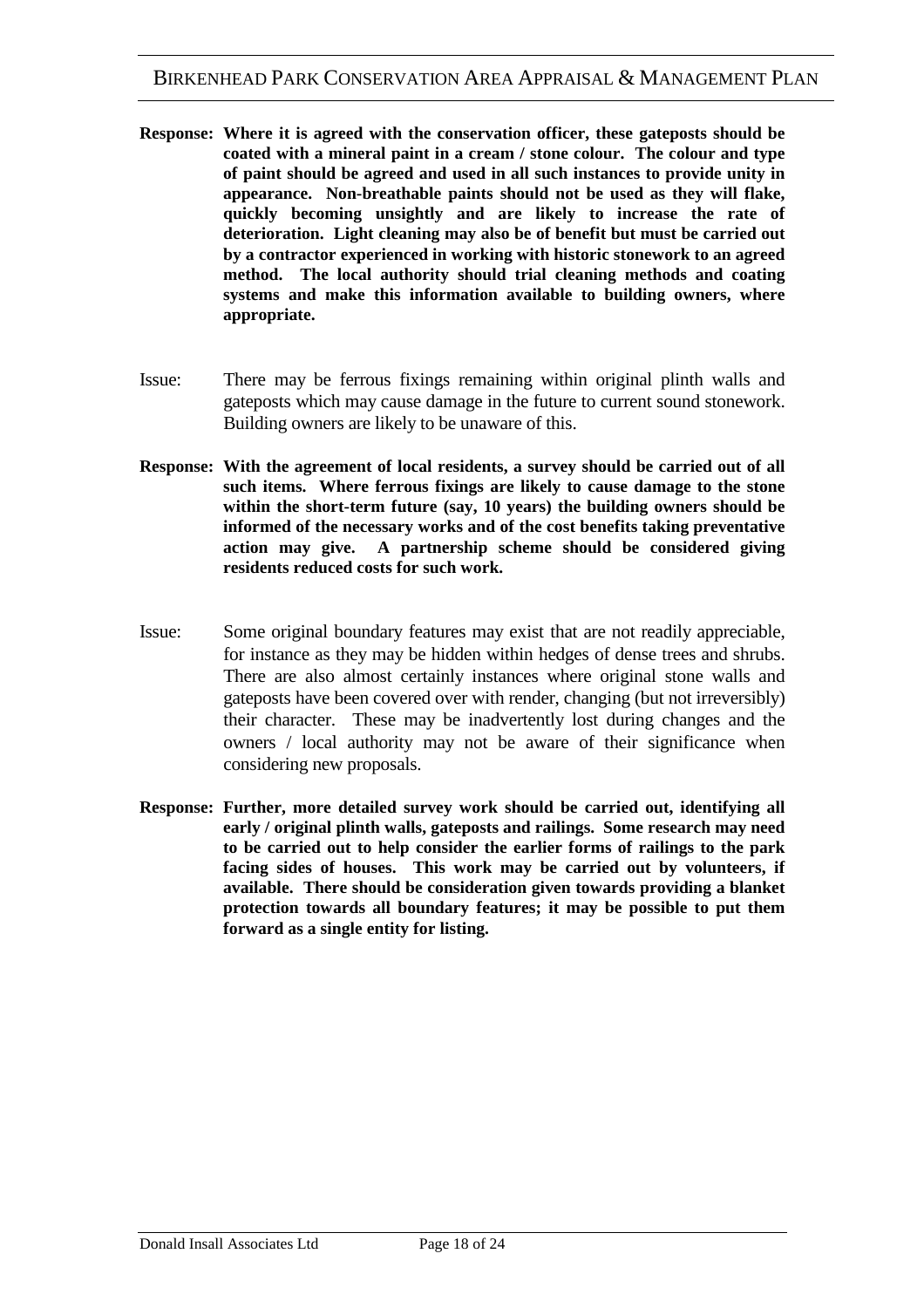# **APPENDIX H -**

### TABLE SHOWING BUILDING DESCRIPTIONS AND PHOTO **REFERENCES**

- A: (Red) Buildings that are critical to the character of the area: typically these may be landmark buildings and / or buildings with most of their original character retained
- B: (Yellow) Buildings that contribute positively to the character of the conservation area: buildings may have some alterations but original character is still prominent
- C: (Green) Neutral Either modern buildings of little interest or buildings where character has been lost beyond economic redemption.
- D: (Blue) Buildings that detract from the significance or character of the area.

It should be noted that each category inevitably encompasses a wide range of building types and qualities. Category C, for instance includes historically interesting buildings that have been altered as well as less important / more modern buildings in good condition.

Each building is judged individually or within their immediate 'group' context. Whilst category C buildings are generally considered of 'neutral' interest, (indicating they have neither an overriding positive or negative influence on the conservation area) if there are too many, the interest of the area could be diluted, therefore they would have a detrimental effect. The prominence of a building is also considered as a poorly designed building can have a limited

There should be a general presumption in favour of retaining all category A and B buildings. Policies should be put in place to encourage the enhancement of, in particular, category B and C buildings. Category D buildings are considered of negative value therefore opportunities should be sought to achieve their replacements or at least improvement.

Where buildings' features are thought to be in their original form, they are stated for the sake of brevity as being original, although of course it is impossible to make a judgement during this depth of study as to whether or not the fabric of the element is actually contemporary with the building.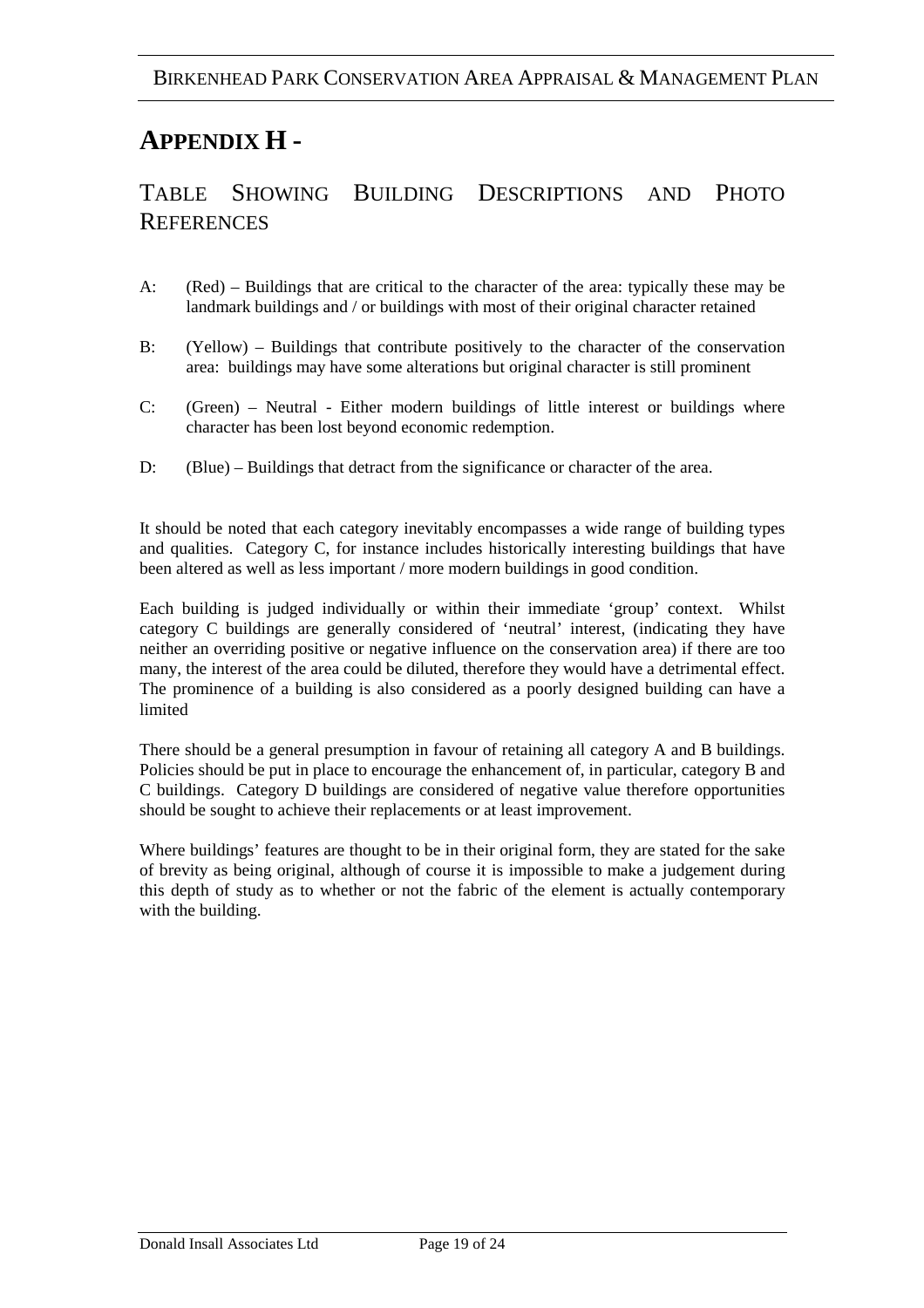| NO. / NAME                                    | <b>WIRRAL</b><br><b>UPRN</b> | Рното<br>REF.                    | <b>DESCRIPTION</b>                                                                                                                               | <b>CONDITION / COMMENT</b>                                                                                                                                                   | <b>CONTRIBUTION</b> |  |  |  |
|-----------------------------------------------|------------------------------|----------------------------------|--------------------------------------------------------------------------------------------------------------------------------------------------|------------------------------------------------------------------------------------------------------------------------------------------------------------------------------|---------------------|--|--|--|
|                                               | <b>Park Road North</b>       |                                  |                                                                                                                                                  |                                                                                                                                                                              |                     |  |  |  |
| Grand<br>Entrance -<br>South /<br>North Lodge |                              | $001 -$<br>003<br>$005 -$<br>007 | Grade II* listed dated 1847. Pair of 2 storey lodges linked by<br>entrance archway. Mix of setts and limestone flags to setting.                 | Recent repair work undertaken including new stone<br>balustrades and piecing in work. Ground floor<br>windows boarded up. Immediate setting of mixed<br>quality.             | A                   |  |  |  |
| Sub station                                   |                              | 009                              | 20th century single storey flat roof building. Reconstituted<br>stone, render brick and cladding panels.                                         | Fortunately hidden by trees, some graffiti. Adversely<br>affects the setting of the grand entrance.                                                                          | D                   |  |  |  |
| <b>Bowls</b><br>Ticket<br>Office              |                              | 010,<br>011                      | Single storey brick building with a steeply pitched slate roof, c.<br>1870-90. Attractive hood moulds over windows.                              | Windows bricked up and large metal shutters fixed<br>over remaining openings.                                                                                                | B                   |  |  |  |
| PC                                            |                              | 012                              | Simple timber shed structure with shallow pitched felted roof.<br>Mid-late 20th century.                                                         | Blacked painted and shut up during non-opening hours.                                                                                                                        | C                   |  |  |  |
| Bowling<br>Club                               |                              | $013 -$<br>015                   | Pavillion c1910's / 1920s – textured render over brick plinth.<br>Single storey with slated roof. Some felt roofed annexes to<br>sides.          | Metal security shutters obtrusive.                                                                                                                                           | B                   |  |  |  |
| Royden<br>House                               |                              | 016                              | Grade II listed, c. $1843 - 7$ . Three storey ashlar villa, slate roof.                                                                          | Original gate posts. Setting of mature trees.                                                                                                                                | A                   |  |  |  |
| 135                                           |                              | 025                              | Semi detached house c1990. Pair to 12 Cavendish Road. Two<br>storeyed house with red brick and painted render. Slate roof                        | Timber sash windows, railings lost but screened behind<br>hedge.                                                                                                             | B                   |  |  |  |
| 137 / 139                                     |                              | 026                              | Pair of semi detached houses, possibly now flats. Red brick and<br>painted render. Artificial timber framing to gables, slate roof<br>c1900-10   | Modern top hung timber casements have been replaced,<br>original sashes. Lots of tarmac and little planting to<br>front garden.                                              | B                   |  |  |  |
| The Car Spa                                   |                              | 031                              | Former petrol station now converted into car wash shop.<br>Building flat roofed. All structures modern brown brick.                              | Poor quality wire fencing to front boundary.                                                                                                                                 | D                   |  |  |  |
| Birkenhead<br>Park FC<br>Pavilion             |                              | $032 - 6$                        | Group of buildings of various ages. The central (diagonal)<br>building is an attractive timber framed structure with a plain clay<br>tiled roof. | All parts have wooden windows. Left hand element<br>undergoing demolition. Rest of buildings detrimental<br>to character of older part. Rear on to road poorly<br>presented. | B/D                 |  |  |  |
| Devonshire<br>Reserve<br>Centre               |                              | 037                              | 2 storey building c. 1900-10. Red brick and painted render.<br>Slate roof. Modern single storey extension to front.                              | Sash windows, large tarmacadam car park to front.                                                                                                                            | B                   |  |  |  |
| 143/145<br>Norman<br>Lodge<br>(E/W)           |                              | $039 -$<br>042                   | Grade II listed lodges c. 1843-7. 1½ storey ashlar building with<br>slated roof.                                                                 | Very obtrusive timber fence within park to side of West<br>Lodge. Stone paving poorly maintained in front of<br>lodges.                                                      | A                   |  |  |  |
| Sub-station                                   |                              | 043                              | Mid 20th century single storey flat roofed building. Brick with<br>artificial stone dressings.                                                   | Poor quality exterior to rear.                                                                                                                                               | $\mathcal{C}$       |  |  |  |
| $147 -$ Roon<br>Lodge                         |                              | 044                              | Single storey brick building c. 1960/70                                                                                                          | UPVC windows. Concrete paving to garden.<br>Reasonably hidden by trees.                                                                                                      | $\mathsf{C}$        |  |  |  |
| <b>Burns</b><br>House                         |                              | 045                              | $2nd$ storey mid 20th century house set well back from road,<br>concrete pantile roof                                                            | UPVC windows.                                                                                                                                                                | $\mathsf{C}$        |  |  |  |
| 149a<br>Regency<br>House                      |                              | 046                              | 2 storey rendered building, pantile roof.                                                                                                        | UPVC windows. Modern boundary wall. Much<br>smaller than neighbouring Victorian building.                                                                                    | $\mathsf{C}$        |  |  |  |
| 149<br>Staveley                               |                              | 047                              | Red brick semi detached house c.1900. Plain clay tile roof.<br>Converted to flats.                                                               | UPVC windows. Trees to front garden. Old stone<br>front boundary wall but no railings.                                                                                       | B                   |  |  |  |
| 151 South<br>Grange                           |                              | 049                              | Red brick semi detached house c.1900. Concrete pantile roof.<br>Converted to flats.                                                              | UPVC windows. Trees to front garden. Old stone<br>front boundary wall with modern low railings.                                                                              | B                   |  |  |  |

Donald Insall Associates Ltd Page 20 of 24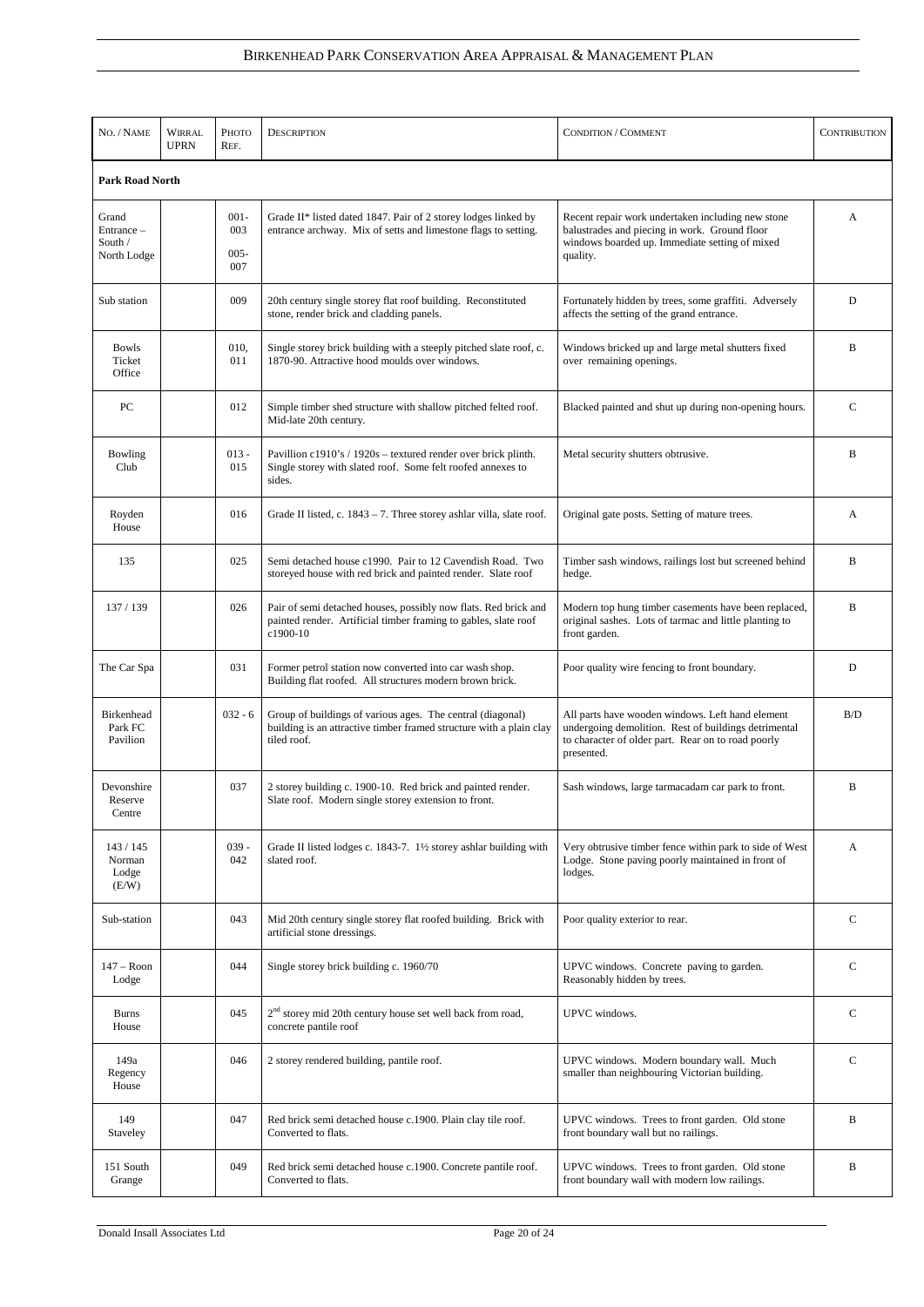| NO. / NAME                                 | <b>WIRRAL</b><br><b>UPRN</b> | Рното<br>REF.      | <b>DESCRIPTION</b>                                                                                                                                                         | <b>CONDITION / COMMENT</b>                                                                                                                                                                                                                   | <b>CONTRIBUTION</b> |
|--------------------------------------------|------------------------------|--------------------|----------------------------------------------------------------------------------------------------------------------------------------------------------------------------|----------------------------------------------------------------------------------------------------------------------------------------------------------------------------------------------------------------------------------------------|---------------------|
| Joseph<br>Paxton<br>Campus                 |                              | $050 - 1$          | Modern 2 storey flat roofed building. Brick with panelled<br>cladding.                                                                                                     | Original / early stone boundary wall and railings. Trees<br>to boundary.                                                                                                                                                                     | $\mathsf{C}$        |
| 161<br>Claughton<br>Medical<br>Centre      |                              | 20                 | 1-3 storey building red brick with metal profiled roof / artificial<br>slate roof.                                                                                         | Beyond original boundary of park. Modern railings,<br>large tarmacadam parking area. Grey powder coated<br>windows.                                                                                                                          | $\mathsf{C}$        |
| <b>Park Road East</b>                      |                              |                    |                                                                                                                                                                            |                                                                                                                                                                                                                                              |                     |
| <b>Bowling</b><br>Pavilion                 |                              |                    | Small timber structure with large timber picture windows, felted<br>roof in slate pattern.                                                                                 |                                                                                                                                                                                                                                              | $\mathsf{C}$        |
| Royal Naval<br>Club                        |                              |                    | 3 storey building with additional roof dormers.                                                                                                                            | Timber sash windows. Large tarmacced area.                                                                                                                                                                                                   | B                   |
| Sea Cadets                                 | $052 - 056$                  | 129,<br>130        | Mid late 20th century shed structure. Timber with metal<br>profiled roof.                                                                                                  | Unattractive area of tarmac and railings.                                                                                                                                                                                                    | $\mathsf{C}$        |
| <b>Park Road South</b>                     |                              |                    |                                                                                                                                                                            |                                                                                                                                                                                                                                              |                     |
| Gothic<br>Lodge                            |                              | $125 - 8$          | Mid 19th century lodge. Sandstone with slate roof. Fine timber<br>windows.                                                                                                 | Very poor quality repairs and obtrusive fence. Modern<br>garage adjacent.                                                                                                                                                                    | A                   |
| Shrewsbury<br>Diocesan<br>Curial<br>Office |                              | 124                | Grade II listed c1840-50. Two storey building Italianate in<br>character. Ashlar with slate roof.                                                                          | Front boundary wall modern. Parts of gate post remain<br>to right hand side. Timber sash windows.                                                                                                                                            |                     |
| 8-18 (even)                                |                              | $119 -$<br>123     | Grade II listed pairs of houses c. 1840s. 21/2 storey sandstone<br>with slate roof. Characteristic 'wavey' tube barge boards.<br>Carved stone stops to window hood moulds. | Chimneys to 12/14 extended. Sandstone walls remain<br>but most gate posts lost (except to 8/10) Timber sash<br>windows generally throughout except large casements<br>to bays. Some trees and shrubs to gardens.                             | A                   |
| $20 - 30$<br>(even)                        |                              |                    | Grade II listed houses c. 1850. Sandstone joined houses.<br>Characteristic high, thin chimneys.                                                                            | Sash windows to some units but most replaced in<br>UPVC. Boundary wall lost to 24/26. Littered with<br>satellite dishes. Gate posts generally lost, some<br>replaced in reconstituted stone. Some dressings<br>painted. Unity of group lost. | A/B                 |
| 54/56<br>Sports &<br>Social Club           |                              | $110 -$<br>111     | Mid $19th$ century pair of houses. Red brick with polychromatic<br>detailing. Turreted towers to each corner. Slate roof                                                   | Sash windows. Partly boarded up. Original stone<br>boundary wall with fence above.                                                                                                                                                           | B                   |
| 58                                         |                              | 53,<br>107,<br>108 | Mid 19th century As 68 except pantile roof                                                                                                                                 | Timber sash windows. Attractive railing. Original,<br>front boundary wall but with fence over. Garden<br>concealed behind leylandii hedge.                                                                                                   | B                   |
| 60                                         |                              | 107                | Mid 19th century as 68 except concrete tiled roof.                                                                                                                         | UPVC picture windows. Attractive railing over bay.<br>Modern front boundary wall and gateposts. Garden<br>tarmacced.                                                                                                                         | B                   |
| 62                                         |                              | 106                | Mid 19th century as below except concrete tiled roof.                                                                                                                      | Some replacement windows. Original stone boundary<br>wall. Railing over bay lost.                                                                                                                                                            | B                   |
| 64                                         |                              | 103                | Mid 19th century red brick house with polychromatic and<br>sandstone details. Dentilated detail to eaves and gable slate<br>roof.                                          | Timber sash windows, original stone boundary wall.<br>Attractive railing over GF bay.                                                                                                                                                        | B                   |
| 66                                         |                              | 104                | Mid 19th century 2½ storey house, buff brick with sandstone<br>details. Slate roof.                                                                                        | UPVC windows. Later gate posts? Bag-rubbing makes<br>it appear a very yellow. Paving to front garden.                                                                                                                                        | B                   |
| 68                                         |                              | 104                | Mid 19th century 21/2 storey house, buff brick with sandstone<br>details. Slate roof.                                                                                      | UPVC windows, sandstone wall with no railings or gate<br>posts.                                                                                                                                                                              | B                   |
| 70                                         |                              | 099                | Mid 19th century. 3 storey semi detached house. Buff brick<br>with sandstone dressings. Slate roof, attractive metal balustrade<br>over bay. Attractive canopy.            | In need of repair. Fine timber sash windows. Original<br>stone front boundary wall. Trees and plants to garden.                                                                                                                              | B                   |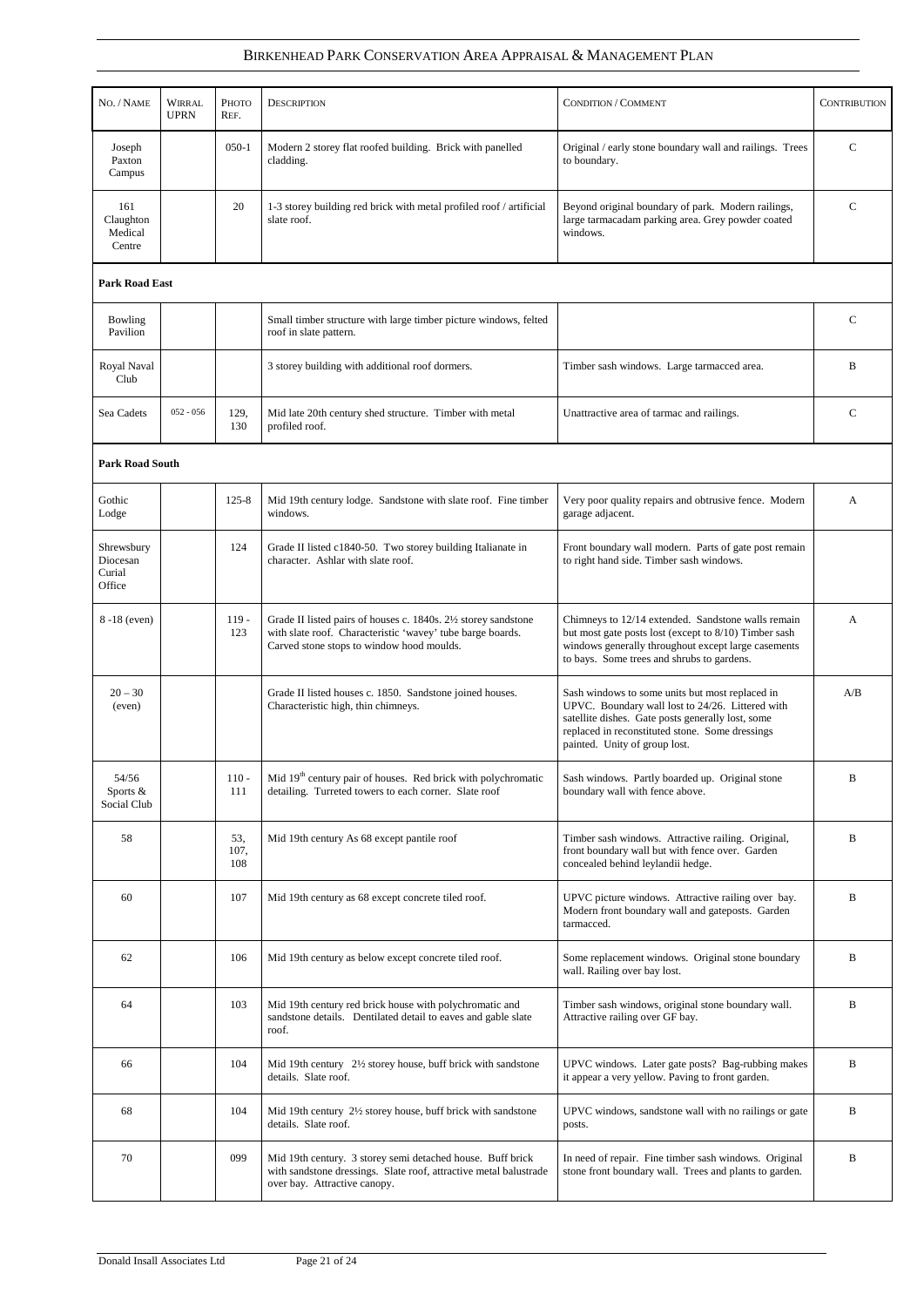| NO. / NAME                                    | <b>WIRRAL</b><br><b>UPRN</b> | Рното<br>REF.                       | <b>DESCRIPTION</b>                                                                                                                                   | <b>CONDITION / COMMENT</b>                                                                                                                        | <b>CONTRIBUTION</b>      |
|-----------------------------------------------|------------------------------|-------------------------------------|------------------------------------------------------------------------------------------------------------------------------------------------------|---------------------------------------------------------------------------------------------------------------------------------------------------|--------------------------|
| 72                                            |                              | 099,<br>100,<br>101,<br>102,<br>103 | Mid 19th century. 3 storey semi detached house. Buff brick<br>with sandstone dressings. Slate roof, attractive metal balustrade<br>over bay.         | Canopy missing, timber sash / casement windows, GP<br>shared with 70 very badly damaged. Original stone<br>wall. Generally very scruffy.          | B                        |
| Park High<br>School                           |                              | $095 - 7$                           | Early 20th century school with significant modern extension. 21/2<br>storey red brick with slate roof. Modern glass extension to right<br>hand side. | Car park very dominant, original stone wall, some<br>gateposts replaced.                                                                          | C                        |
| 88 Italian<br>Lodge                           |                              | $091 - 4$                           | Grade II listed, c1843-7, very attractive fine stone details to<br>eaves brackets and window surrounds. Sash windows and<br>panelled door.           | Attractively presented with lawn, trees and shrubs to<br>garden. Modern stone front boundary wall and railings.                                   | A                        |
| 90/92                                         |                              | 090                                 | Grade II listed pair of houses c1940-50. Ashlar with very<br>simple classical detailing. Timber sash windows.                                        | Garden largely tarmac although with some trees and<br>shrubs. Reconstituted stone gateposts, original<br>boundary wall.                           | A                        |
| 94                                            |                              | 89                                  | Grade II listed c1860. Red brick with (painted) polychromatic<br>and sandstone detailing, slated roof, timber sash windows.                          | Original front boundary wall painted. Original<br>gateposts extensively altered. Front garden largely<br>tarmac.                                  | A                        |
| Cannon Hill                                   |                              | 087                                 | Grade II listed c1860. Buff brick with sandstone quoins and<br>dressings, slate roof with Westmorland fish scale bands.                              | Attractive railings, modern timber sash windows.<br>Reconstituted stone gate posts with older wall.                                               | A                        |
| <b>Park Road West</b>                         |                              |                                     |                                                                                                                                                      |                                                                                                                                                   |                          |
| Cannon<br>Mount                               |                              | 083,<br>086,<br>088                 | Grade II listed dated 1863. Three storey ashlar building with<br>artificial slate roof.                                                              | Very large tarmac area to front although screened by<br>trees. Timber sash windows. Reconstituted stone gate<br>posts.                            | A                        |
| The Lodge                                     |                              | 084                                 | Dated 1827 rendered with quoins. Pantile roof. Very large CI<br>gutter.                                                                              | Colour scheme generally detracts from its original<br>character. Modern front boundary wall.                                                      | $\overline{\mathcal{L}}$ |
| <b>Blair Court</b>                            |                              | No<br>photo                         | Late 20th century apartments. Five storeys. Buff brick with an<br>artificial slate mansard roof.                                                     | Modern buff brick gate posts to l/h/s. Old stone wall<br>and part of gate posts to r/h/s. Attractive shrubs and<br>trees to garden. UPVC windows. | $\mathsf{C}$             |
| (Great<br>Western<br>Social Club)             |                              | 083                                 | Empty site awaiting redevelopment.                                                                                                                   | Original site wall exists although is currently in a poor<br>condition.                                                                           |                          |
| 32                                            |                              | 37,680                              | Early 20th century as 36 – pair on Ashville Road                                                                                                     | Original timber windows with leaded upper lights to FF<br>window. Modern gate and gate posts, stone front<br>boundary wall.                       | $\mathsf{C}$             |
| 34                                            |                              | 079                                 | Early 20th century semi detached house, red brick with<br>pebbledash to FF. Plain clay tiled roof.                                                   | Timber windows, older style gate posts and original<br>park boundary wall. Large hedge.                                                           | $\mathcal{C}$            |
| 36                                            |                              | 079                                 | Early 20th century semi detached house, red brick with<br>pebbledash to FF. Plain clay tiled roof.                                                   | UPVC windows. Modern gate posts but with older<br>stone wall. Large hedge to front boundary.                                                      | C                        |
| 38/40                                         |                              | 078                                 | Early 20th century semi detached houses, brown brick with grey<br>pebbledash. Slate roof, timber framing to gables.                                  | UPVC windows, old stone wall used, no gate posts,<br>large hedge to front boundary                                                                | $\mathsf{C}$             |
| 42/44                                         |                              | 077                                 | Early 20th century semi detached houses, brown brick with grey<br>pebbledash. Slate roof, timber framing to gables.                                  | UPVC windows, old stone wall used but with more<br>recent gateposts and railings.                                                                 | $\mathsf{C}$             |
| 46/46a/48<br>/48a/50/<br>50a / 52 /<br>52a/54 |                              | 076                                 | Mid 20th century semi detached houses, red brick and render.                                                                                         | Generally modern brick boundary walls, although in<br>places elements of older stone walls used. UPVC<br>windows throughout.                      | $\mathbf C$              |
| 56                                            |                              | 074                                 | Modern single storey house. Render with pantile roof.                                                                                                | UPVC windows and artificial stone wall.                                                                                                           | $\mathcal{C}$            |
| 58a                                           |                              | 072                                 | Modern low 2 storey house, red/brown brick with pantile roof.                                                                                        | UPVC windows, modern front boundary wall.                                                                                                         | $\mathbf C$              |
| 58                                            |                              | 071                                 | Mid 19th century 21/2 storey house, red brick with polychromatic<br>and sandstone detailing. Slate Roof.                                             | Original wall and gate posts removed and replaced with<br>a low brick wall. Garden almost entirely tarmacced.<br>UPVC windows.                    | B                        |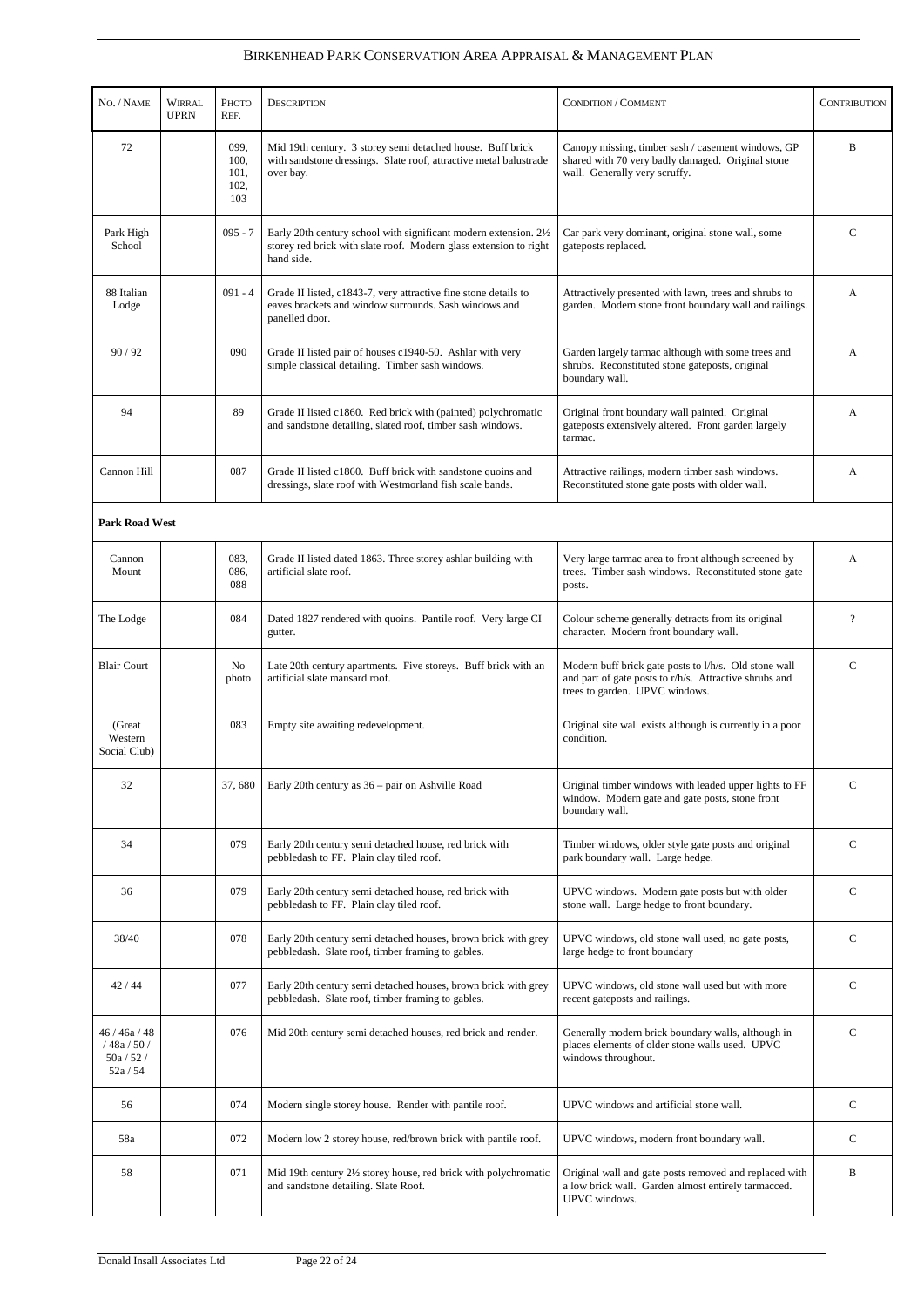| NO. / NAME                                                                  | <b>WIRRAL</b><br><b>UPRN</b> | Рното<br>REF.  | <b>DESCRIPTION</b>                                                                                                                                          | <b>CONDITION / COMMENT</b>                                                                                                                                                       | <b>CONTRIBUTION</b> |
|-----------------------------------------------------------------------------|------------------------------|----------------|-------------------------------------------------------------------------------------------------------------------------------------------------------------|----------------------------------------------------------------------------------------------------------------------------------------------------------------------------------|---------------------|
| 60                                                                          |                              | 069            | Mid 19th century 21/2 storey house, red brick with polychromatic<br>and sandstone detailing. Slate Roof.                                                    | Old sash windows, original gateposts, attractive trees<br>and shrubs to garden.                                                                                                  | B                   |
| 64<br>Oakdene                                                               |                              | 068            | Mid 19th century 21/2 storey house, red brick with polychromatic<br>and sandstone detailing. Slate Roof. Chimneys remain                                    | Original gate posts. UPVC windows. Large trees to<br>garden.                                                                                                                     | B                   |
| 66                                                                          |                              | 067            | Mid 19th century 21/2 storey house, red brick with polychromatic<br>and sandstone detailing. Slate Roof.                                                    | Original gate posts altered. UPVC windows, chimneys<br>reduced.                                                                                                                  | B                   |
| 68                                                                          |                              | 066            | Mid 19th century 2½ storey house, red brick with polychromatic<br>and sandstone detailing. SPantile Roof.                                                   | Original gate posts altered, garden tarmacced, UPVC<br>windows, chimneys removed.                                                                                                | B                   |
| 70                                                                          |                              | 065            | Mid 19th century 21/2 storey house now flats, rendered but<br>previously as 68. Modern pantile roof.                                                        | Original gate posts altered, garden tarmacced, UPVC<br>windows, chimneys removed.                                                                                                | B                   |
| 72                                                                          |                              | 063,<br>064    | Mid 19th century 21/2 storey house now flats, rendered but<br>previously as 68. Modern pantile roof.                                                        | Unattractive, rendered front boundary wall and gate<br>posts, garden largely terraced, UPVC windows,<br>chimneys removed.                                                        | B                   |
| 74<br>(originally<br>Ravelston)                                             |                              | 062            | Grade II listed house dated 1859. 2 storey red brick with<br>sandstone and polychromatic details. Slate roof, attractive gable<br>detail and high chimneys. | Original gate posts, and low stone wall although no<br>railings. Timber sash windows. Largely hidden by<br>large conifers. Large garden to right hand side with<br>mature trees. | A                   |
| 76 - Hardy<br>House<br>Nursing<br>Home                                      |                              | $060-1$        | Mid 19th century 2 storey gothic building. Red brick with<br>sandstone and polychromatic details. Slate roof. Later<br>extension to right hand side.        | Mostly UPVC, poor quality timber replacement<br>windows. Poor fence to front boundary, garden largely<br>tarmac.                                                                 | B                   |
| $78 -$<br>Castellated<br>Lodge                                              |                              | 057-9          | Grade II listed lodge, c 1843-7, 2 storey with crenulated parapet,<br>timber windows.                                                                       | Appears to be generally in original condition, screen<br>behind large trees.                                                                                                     | A                   |
| <b>Ashville Road</b>                                                        |                              |                |                                                                                                                                                             |                                                                                                                                                                                  |                     |
| Ashville<br>Lodge -<br>Centre for<br>the Blind $&$<br>Partially<br>Sighted. |                              | 200            | Modern single storey building. Brown brick wall artificial slate<br>roof.                                                                                   | UPVC windows behind grilles.                                                                                                                                                     | $\mathcal{C}$       |
| $1 -$<br>(Formerly St<br>Anne's<br>Vicarage)                                |                              | 199            | Grade II listed c.1860 three storey ashlar building.                                                                                                        | Timber windows - sash to GF &FF - casements to SF.<br>Original front boundary wall and gate posts.                                                                               | A                   |
| Heyberry<br>House                                                           |                              | 198            | Modern 3 storey home for elderly people. Red brick with<br>artificial stone dressings. Slate roof with boxed in eaves.                                      | Modern windows, original front boundary wall<br>(replaced in parts). Original/good replica gate posts.                                                                           | $\mathcal{C}$       |
| 11/13                                                                       |                              | 197            | Grade II listed c.1840-50, originally pair of large houses now<br>flats. Red brick with stone dressings. Relatively plain in<br>character. Slate roof.      | Original front boundary wall with crude modern<br>railings and gate posts. Trees and shrubs screen house.<br>Sash windows.                                                       | B                   |
| 15/17                                                                       |                              | 196            | Grade II listed c.1840-50, originally pair of large houses now<br>flats. Red brick with stone dressings. Relatively plain in<br>character. Slate roof.      | Sash windows generally retained, some casements.<br>Garden given over to car parking. Original front<br>boundary wall and gate posts.                                            | B                   |
| 19/21/23/<br>25                                                             |                              | 194/5          | Semi detached houses c.1900 red brick base with pebbledashed<br>upper floors. Timber framing to gables and under eaves.<br>Double fronted.                  | Original slate roof covering lost except to 19. Many<br>UPVC windows. Original stone wall but gateposts<br>generally lost. Garden generally lost.                                | B/C                 |
| 27 Central<br>Lodge                                                         |                              | 193            | Grade II listed c1840-50, two storey classical building. Ashlar<br>with carved stone parapet.                                                               | Some sash, some fixed light, but generally appropriate<br>arch leaded windows.                                                                                                   | A                   |
| 57                                                                          |                              |                | Grade II listed dated 1854. Ashlar with slate roof. Carved stone<br>details to window and door surrounds and gable parapets.<br>Attractive high chimneys.   | Original gate posts and front boundary wall. Timber<br>sash windows and attractive panelled door.                                                                                | A                   |
| 59<br>(Originally                                                           |                              | N <sub>o</sub> | Grade II listed pair, c1840 -50, 2½ storey stone semi-detached                                                                                              | Original gate posts and front boundary wall. Screened                                                                                                                            | A                   |